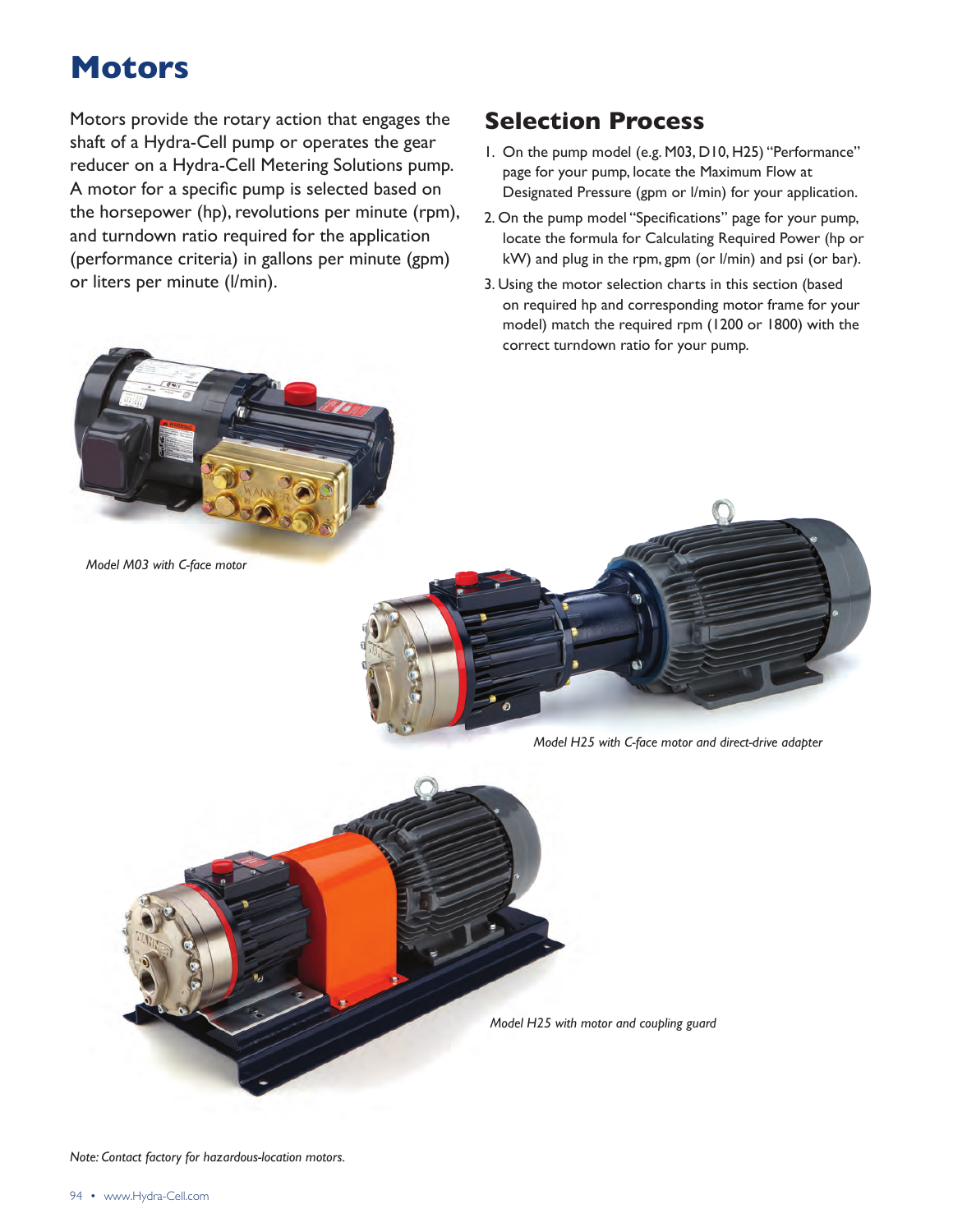# **Motors, NEMA 56C Frame, Footed, I Phase**

| HP     | <b>RPM</b> | <b>Frame</b> | <b>Part Number</b> | <b>Enclosure</b> | <b>Voltage/Hz</b> | <b>Sulphund</b><br><b>Weight (lbs.)</b> |
|--------|------------|--------------|--------------------|------------------|-------------------|-----------------------------------------|
| /2     | 800        | 56C          | M50TF18F1P56CL0    | TEFC             | 115-230/60        |                                         |
| 3/4    | 800        | 56C          | M75TF18F1P56CLO    | TEFC             | 115-230/60        | 30                                      |
|        | 800        | 56HC         | M100TF18F1P56CL0   | TEFC             | 115-230/60        |                                         |
| $-1/2$ | 800        | 56HC         | M150TF18F1P56CL0   | TEFC             | 115-230/60        | 40                                      |

## **Motors, NEMA 56C Frame, Footed, 3 Phase**

|           |            |              |                    | <b>Turndown</b>   |                  |                   | <b>Shipping</b> |
|-----------|------------|--------------|--------------------|-------------------|------------------|-------------------|-----------------|
| <b>HP</b> | <b>RPM</b> | <b>Frame</b> | <b>Part Number</b> | <b>Ratio (CT)</b> | <b>Enclosure</b> | <b>Voltage/Hz</b> | Weight (lbs.)   |
| 1/2       | 1800       | 56C          | M50TE18F3P56CA3    | 10:1              | TEFC             | 230-460/60        | 35              |
|           | 1800       | 56C          | M50TN18F3P56CA5    | $1000:1*$         | TENV             | 230-460/60        | 24              |
|           | 1200       | 56C          | M50TE12F3P56CA3    | 10:1              | TEFC             | 230-460/60        | 42              |
| 3/4       | 1800       | 560          | M75TE18F3P56CA3    | 10:1              | <b>TEFC</b>      | 230-460/60        | 35              |
|           | 1200       | 56C          | M75TE12F3P56CA3    | 10:1              | <b>TEFC</b>      | 230-460/60        | 42              |
|           | 1800       | 56C          | M100TE183P56C      | $\theta$          | <b>TEFC</b>      | 230-460/60        | 28              |
|           | 1800       | 56C          | M100TE18F3P56CA3   | 10:1              | <b>TEFC</b>      | 230-460/60        | 29              |
|           | 1800       | 56C          | M100TN18F3P56CA5   | $1000:1*$         | TENV             | 230-460/60        | 41              |
|           | 1200       | 56C          | M100TE123P56C      | 10:1              | <b>TEFC</b>      | 230-460/60        | 42              |
| $1 - 1/2$ | 1800       | 56C          | M150TE18F3P56CA3   | 10:1              | <b>TEFC</b>      | 230-460/60        | 48              |
|           | 1800       | 56C          | M150WD18F3P56CA5   | $1000:1*$         | TENV             | 230-460/60        | 34              |
| ŋ         | 1800       | 56C          | M200TE18F3P56CA2   | 4:1               | <b>TEFC</b>      | 230-460/60        | 45              |
|           | 1800       | 56C          | M200TE18F3P56CA3   | 10:1              | TEFC             | 230-460/60        | 49              |

\* If operating under 6HZ (greater than 10:1 turndown), consult factory.

## **Motors, Hazardous-duty Location, Explosion Proof, NEMA 56C Frame, Footed, 3 Phase**

- • Class I and II, Groups C, D, F & G
- • CSA certified
- • UL Listed
- Continuous duty at 104°F (40°C) ambient
- • Consult the National Electric Code and your local regulations for proper selection of motors in hazardous locations.

|            |            |       |                    | Turndown    |                  |                   | <b>Shipping</b> |
|------------|------------|-------|--------------------|-------------|------------------|-------------------|-----------------|
| HP         | <b>RPM</b> | Frame | <b>Part Number</b> | Ratio (CT)* | <b>Enclosure</b> | <b>Voltage/Hz</b> | Weight (lbs.)   |
| /4         | 1800       | 56C   | M25EX18F3P56CA5    | 1000:       | TENV             | 230-460/60        | 26              |
| $\sqrt{2}$ | 1800       | 56C   | M50EX18F3P56CA5    | 1000:1      | TENV             | 230-460/60        | 31              |
| 3/4        | 1800       | 56C   | M75EX18F3P56CA5    | 1000:       | TENV             | 230-460/60        | 38              |
|            | 1800       | 56C   | M100EX18F3P56CA5   | 1000:       | TENV             | 230-460/60        | 43              |

\* If operating under 6HZ (greater than 10:1 turndown), consult factory.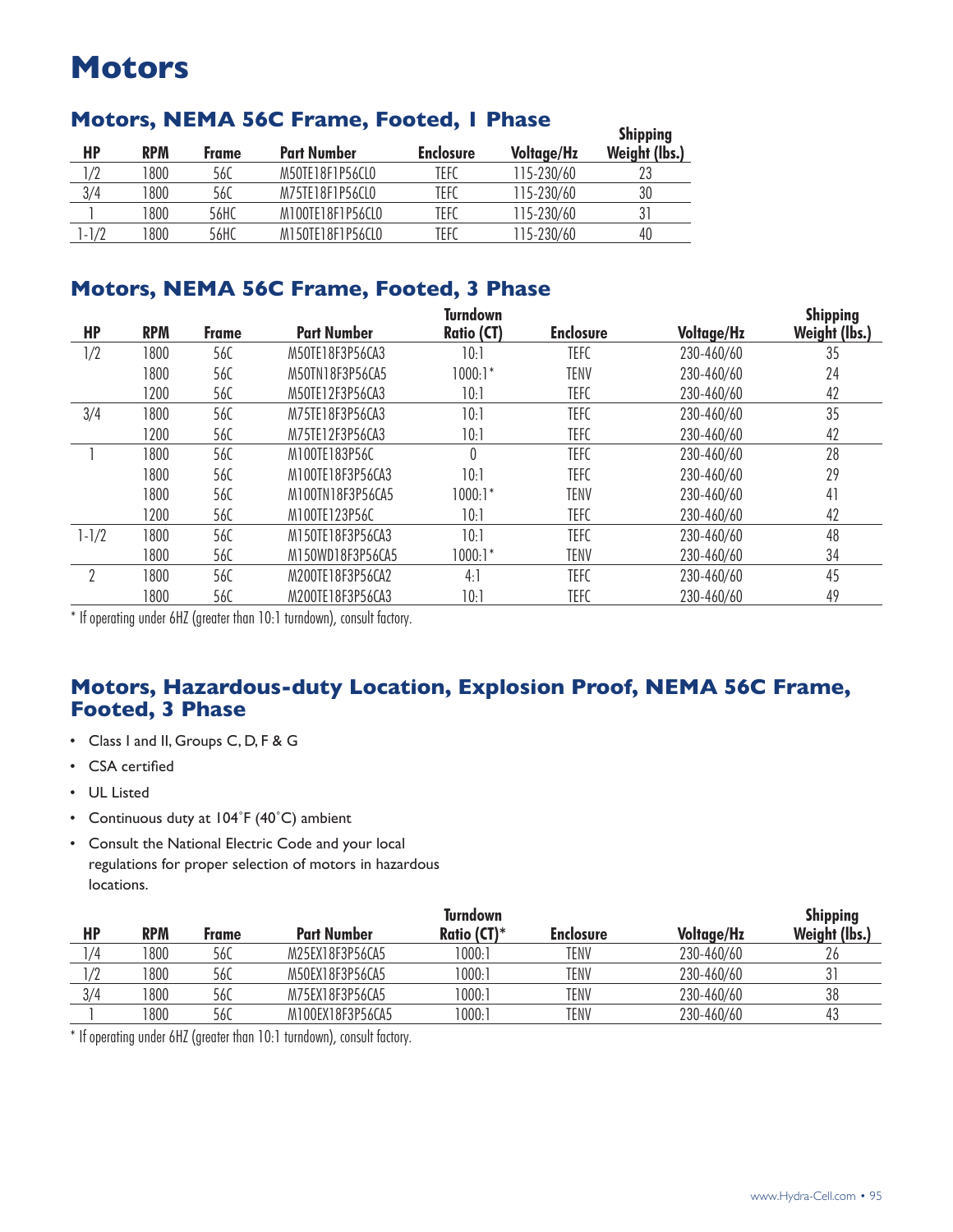## **Motors, C-Face, Footed, 3 Phase**

- • Totally enclosed fan-cooled (TEFC), continuous-duty, 230/460 V, 60 Hz, 3-phase, 1.15 S.F.
- • Cast Iron construction
- 10:1 rated motors are NEMA Premium **Efficiency**
- • Class "F" insulation with Class "B" rise
- • 50 Hz Data on Nameplate 190/380V at 1.0 S.F.
- • UL Recognized with CE mark on label.

| <b>HP</b>      | <b>RPM</b> | <b>Frame</b> | Part Number         | <b>Turndown</b><br><b>Ratio (CT)</b> | <b>Shipping</b><br>Weight (lbs.) |
|----------------|------------|--------------|---------------------|--------------------------------------|----------------------------------|
|                | 1800       | 143TC        | M100TE18F3P143TCA3  | 10:1                                 | 50                               |
|                | 1200       | 145TC        | M100TE12F3P145TCA3  | 10:1                                 | 92                               |
| $1 - 1/2$      | 1800       | 145TC        | M150TE18F3P145TCA3  | 10:1                                 | 80                               |
|                | 1200       | 182TC        | M150TE12F3P182TCA3  | 10:1                                 | 122                              |
| $\overline{2}$ | 1800       | 145TC        | M200TE18F3P145TCA3  | 10:1                                 | 85                               |
|                | 1200       | 184TC        | M200TE12F3P184TCA3  | 10:1                                 | 134                              |
| 3              | 1800       | 182TC        | M300TE18F3P182TCA3  | 10:1                                 | 137                              |
|                | 1200       | 213TC        | M300TE12F3P213TCA3  | 10:1                                 | 166                              |
| 5              | 1800       | 184TC        | M500TE18F3P184TCA3  | 10:1                                 | 135                              |
|                | 1200       | 215TC        | M500TE12F3P215TCA3  | 10:1                                 | 212                              |
| $7 - 1/2$      | 1800       | 213TC        | M750TE18F3P213TCA3  | 10:1                                 | 202                              |
|                | 1200       | 254TC        | M750TE12F3P254TCA3  | 10:1                                 | 317                              |
| 10             | 1800       | 215TC        | M1000TE18F3P215TCA3 | 10:1                                 | 221                              |
|                | 1200       | 256TC        | M1000TE12F3P256TCA3 | 10:1                                 | 342                              |
| 15             | 1800       | 254TC        | M1500TE18F3P254TCA3 | 10:1                                 | 318                              |
|                | 1200       | 284TC        | M1500TE12F3P284TCA3 | 10:1                                 | 532                              |
| 20             | 1800       | 256TC        | M2000TE18F3P256TCA3 | 10:1                                 | 397                              |
|                | 1200       | 286TC        | M2000TE12F3P286TCA3 | 10:1                                 | 522                              |
| 25             | 1800       | 284TC        | M2500TE18F3P284TCA3 | 10:1                                 | 512                              |
|                | 1200       | 324TC        | M2500TE12F3P324TCA3 | 10:1                                 | 747                              |
| 30             | 1800       | 286TC        | M3000TE18F3P286TCA3 | 10:1                                 | 547                              |
|                | 1200       | 326TC        | M3000TE12F3P326TCA3 | 10:1                                 | 777                              |
|                |            |              |                     |                                      |                                  |

### **Motors, Footed, 3 Phase**

- • Totally enclosed fan-cooled (TEFC), continuous-duty, 230/460 V, 60 Hz, 3 phase, 1.15 S.F.
- Cast Iron construction
- 10:1 rated motors are NEMA Premium **Efficiency**
- • Class "F" insulation with Class "B" rise
- • 50 Hz Data on Nameplate 190/380V at 1.0 S.F.
- UL Recognized with CE mark on label.

|                |            |              |                    | Turndown          | <b>Shipping</b> |
|----------------|------------|--------------|--------------------|-------------------|-----------------|
| HP             | <b>RPM</b> | <b>Frame</b> | Part Number        | <b>Ratio (CT)</b> | Weight (lbs.)   |
|                | 1800       | 143T         | M100TE18F3P143TA3  | 10:1              | 48              |
|                | 1200       | 145T         | M100TE12F3P145TA3  | 10:1              | 90              |
| $1 - 1/2$      | 1800       | 145T         | M150TE18F3P145TA3  | 10:1              | 78              |
|                | 1200       | 182T         | M150TE12F3P182TA3  | 10:1              | 120             |
| $\overline{2}$ | 1800       | 145T         | M200TE18F3P145TA3  | 10:1              | 90              |
|                | 1200       | <b>184T</b>  | M200TE12F3P184TA3  | 10:1              | 132             |
| 3              | 1800       | 182T         | M300TE18F3P182TA3  | 10:1              | 135             |
|                | 1200       | 213T         | M300TE12F3P213TA3  | 10:1              | 164             |
| 5              | 1800       | 184T         | M500TE18F3P184TA3  | 10:1              | 133             |
|                | 1200       | 215T         | M500TE12F3P215TA3  | 10:1              | 210             |
| $7 - 1/2$      | 1800       | 213T         | M750TE18F3P213TA3  | 10:1              | 200             |
|                | 1200       | 254T         | M750TE12F3P254TA3  | 10:1              | 315             |
| 10             | 1800       | 215T         | M1000TE18F3P215TA3 | 10:1              | 219             |
|                | 1200       | 256T         | M1000TE12F3P256TA3 | 10:1              | 340             |
| 15             | 1800       | 254T         | M1500TE18F3P254TA3 | 10:1              | 316             |
|                | 1200       | 284T         | M1500TE12F3P284TA3 | 10:1              | 530             |
| 20             | 1800       | 256T         | M2000TE18F3P256TA3 | 10:1              | 395             |
|                | 1200       | 286T         | M2000TE12F3P286TA3 | 10:1              | 520             |
| 25             | 1800       | 284T         | M2500TE18F3P284TA3 | 10:1              | 510             |
|                | 1200       | 324T         | M2500TE12F3P324TA3 | 10:1              | 745             |
| 30             | 1800       | 286T         | M3000TE18F3P286TA3 | 10:1              | 545             |
|                | 1200       | 326T         | M3000TE12F3P326TA3 | 10:1              | 775             |
|                | 900        | 364T         | M3000TE9F3P364TA3  | 10:1              | 898             |
| 40             | 1800       | 324T         | M4000TE18F3P324TA3 | 10:1              | 710             |